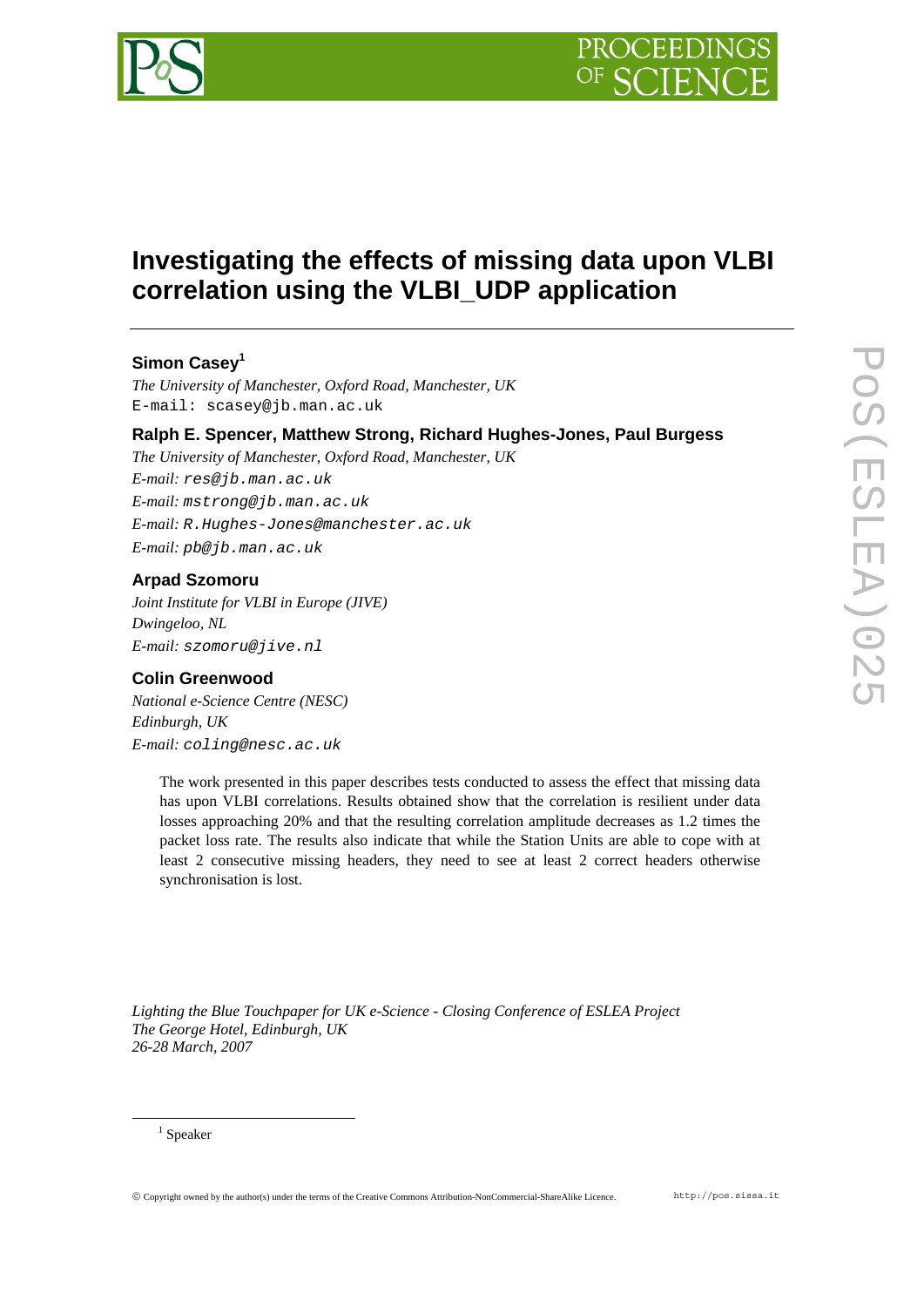## **1. Introduction**

The design of the data transport application VLBI\_UDP[1], allows for portions of data to be lost before transmission. This can allow data packets to be dropped selectively in order to investigate the behaviour of the VLBI correlator. The correlator was originally designed to be fed with data from magnetic tapes and so is resilient to a certain amount of data loss[2]. The aim of the work presented here is to determine what effect varying rates of packet-loss has on the correlator output, and also to see if there is a limit at which the output is un-usable. These results may then be programmed back into VLBI\_UDP such that it can selectively drop packets if congestion is detected, whilst having a minimal effect on the resulting correlated data.

## **2. Packet-dropping theory**

This section outlines the data format used by the Mark5A data recorders, and explains the decisions behind choosing the tests that were run.

#### **2.1 Mark5A data format**

 The data fed into the Mark5A data recorder comes from the Mark4 tape formatter. This has a variety of modes<sup>[3]</sup> which affect exactly how the data stream appears when written to a standard PC file. The data used in these tests were recorded at a rate of 256Mbit/s, 32 tracks with 1-bit sampling. Upon examining the recorded file, it became apparent that the VLBI data tracks were bit-interleaved as in *Figure 1*, such that 2 subsequent bits from any track would be separated by 32 bits in the PC file. Each track is framed in 2500 byte segments, and so 32 tracks give a 'combined frame' size of 80 000 bytes.



*Figure 1: Visual layout of VLBI data tracks within PC file* 

#### **2.2 Keeping Station Units in synchronisation**

The Station Units (SUs) sit between the Mark5As and the correlator. They are a relic from the days of tape and, among other things, serve to servo the incoming data stream to keep all the streams aligned in time and check that the data has valid headers. Since the goal of the Mark5A was to emulate a tape drive, the SUs are still required. To ensure all the data streams are synchronised in time, they read the headers from each frame, perform various checks to ensure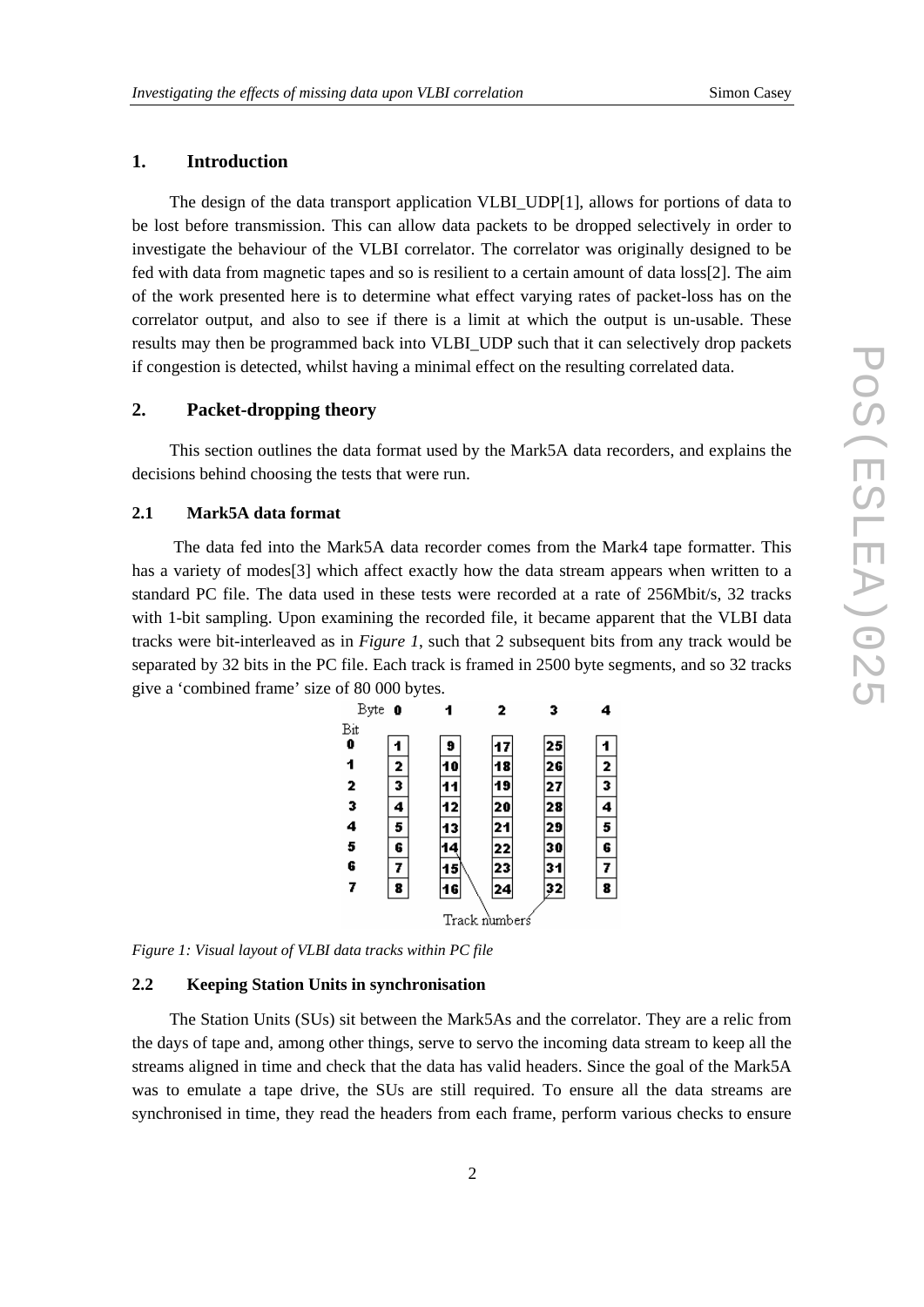first 2 minutes were left intact to ensure the system was fully synchronised, then starting at 2 minutes, headers were dropped for 30 seconds followed by 90 seconds of intact data to allow for any resynchronisation if needed. The strategies chosen can be seen in *Figure 2*.

that the headers are valid, and then read the time stamp to ensure synchronisation. Since the data frames are a constant 2500 bytes long, the SUs know exactly where in the stream the next header should be located. If the SU does not find a valid header where it expects to see one, then it is able to flywheel over that frame and check where the subsequent header should be. It is unknown how the SUs behave when there are multiple headers missing, giving rise to an investigation where only the VLBI headers are dropped. The data file used for all tests was approximately 15 minutes long, and different strategies were attempted every 2 minutes. The

| Minutes in file | Header drop pattern              |
|-----------------|----------------------------------|
| $ 2-4 $         | Drop---Keep---Keep               |
| $4-6$           | Drop---Keep---Drop---Keep        |
| $6 - 8$         | Drop---Drop---Keep---Keep        |
| $8-10$          | Drop---Drop---Keep               |
| $10-12$         | Drop---Drop---Drop---Keep        |
| $12 - 14$       | Dron---Dron---Dron---Dron---Keen |

*Figure 2: Strategies for dropping headers* 

#### **2.3 General packet-loss**

These tests are to examine the effect that loss of any part of the data stream has on the resulting correlation. As has been discussed, the SUs are able to cope with 1 missing header, but any more than 1 consecutive missing header and synchronisation may be lost resulting in a temporary loss of correlation.

If, therefore, it is assumed that the SUs will stay in synchronisation when every other header is present, then the following can be used to determine a theoretical maximum packetloss rate, below which synchronisation will be maintained. The 32 recorded data frames, when interleaved together, create a large 80 000 byte 'frame'. This can then be broken down into 79 360 bytes of VLBI data sandwiched between a 384 byte header and 256 byte footer. VLBI\_UDP allows for 1444 bytes of user data in each UDP packet, hence one 80 000 byte frame will need 55.4 UDP packets. Working on the case where losses are statically distributed, if no more than 1 in every 57 packets (1.75%) is lost, then 2 consecutive headers will never be lost. With this in mind, loss rates of 0.5%, 1%, 1.5%, 1.75%, 2% and 2.25% were chosen for the initial series of tests. Based upon the results of these tests in September 2006, follow up tests were performed in December 2006 at rates of 1%, 2%, 5%, 7.5%, 10%, 15% and 20%.

## **3. Experimental details**

The correlation tests used data provided by JIVE, taken during an NME experiment from 3 antennae: Jodrell Bank, UK; Westerbork, NL; Effelsberg, DE. Only the Jodrell Bank data were modified, giving a total of 2 modified baselines and 1 unmodified.

The Jodrell Bank data were taken from a Mark5A disk pack and written to a standard PC file using the Mark5A software suite. The resulting file was ~28GB and transferred to a PC (Huygens) at JIVE which had a RAID array large enough to accommodate all the subsequent data sets. VLBI UDP was run in a stand-alone mode, where it simply reads 1444 byte size chunks from one file, filters them through a packet dropping function, and then writes the resulting data out to another file.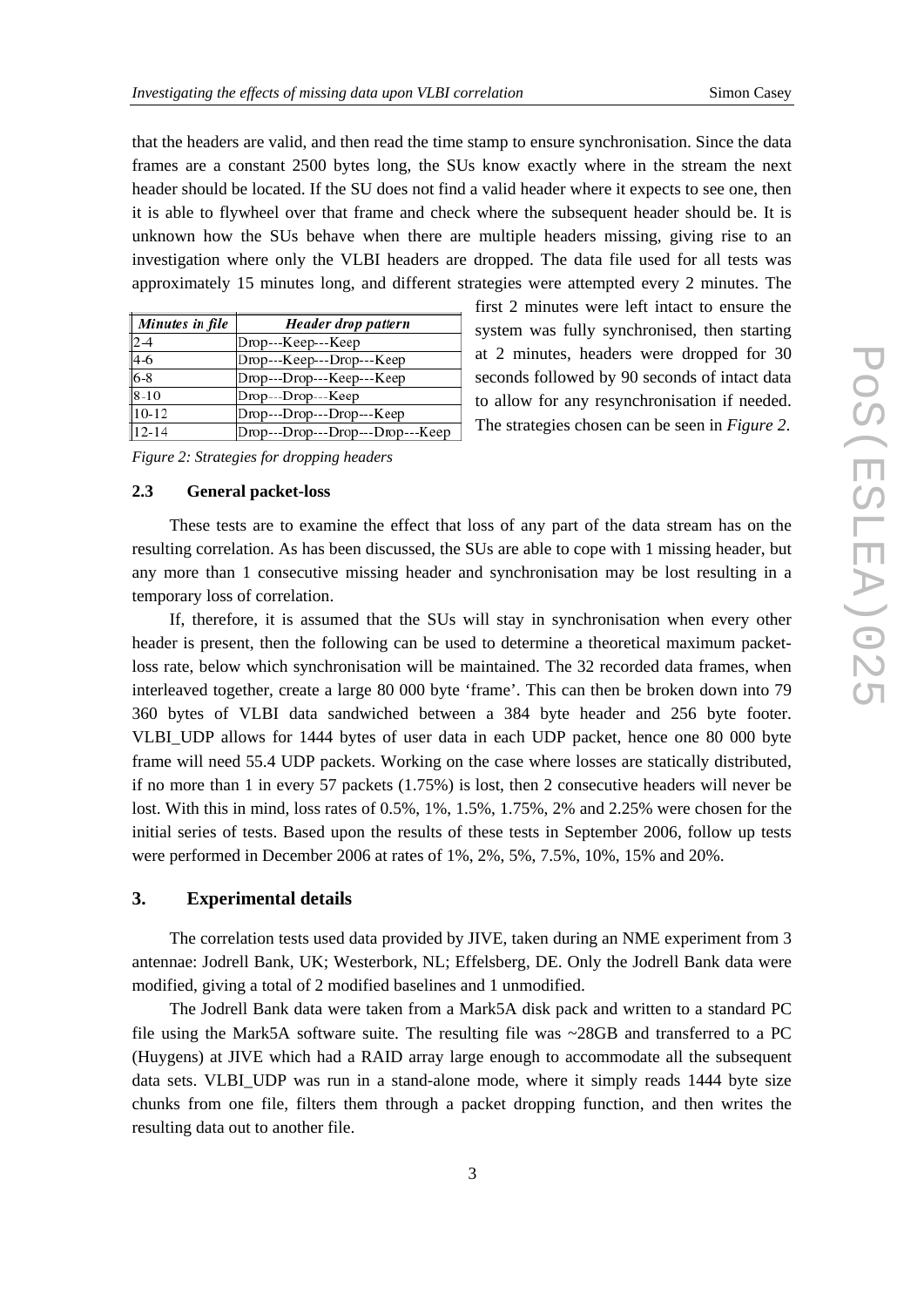For each of the loss rates listed previously in the September tests, two output files were created; the first where single packets were dropped at a constant rate; the second where packets were dropped in bunches. For the December tests, 4 files were created for each loss rate. Two files created as before, with a further 2 created by replacing the missing data with a fill pattern 0x11223344 instead of random data. The fill pattern is processed by the Mark5A's I/O board, and when the pattern is observed, the interface board signifies to the SUs that the data is invalid. The output files were placed back onto Mark5A disk packs, ready for correlation.

## **4. Results**

### **4.1 September 2006**

Unfortunately due to a miscalculation on the position of the headers within the file, the header dropping test was not a success. The varying loss rates however, produced good results. *Figure* 3 shows a typical plot produced from one of the runs. It can clearly be seen at 32 minutes (the file starts at 30 minutes) the amplitude differences shoot up as the packets are being dropped. It became apparent that even at rates of 2.25% the SUs had no problem with the packet losses, thus giving rise to the higher loss rates used in the December 2006 tests.

By averaging over all the amplitude differences for each run, it is possible to create a linear plot of packet loss rate against amplitude decrease; *Figure 4* is an example of such a plot.



*Figure 3: Plot of modified correlation amplitude subtracted from unmodified amplitude* 

#### **4.2 December 2006**

Most of these runs produced good results, but produced spurious amplitudes, thus badly skewing the average plot. Upon closer investigation, it was apparent that the correlation weighting values for the spurious points were close to zero whereas they should be close to 1 for good data. Recalculating the averages using a weighted average based on the correlation weight suppressed the spurious points and brought the average plot back in to line. The set that had this problem was at 20% loss rate, and this would have been caused by the SUs being unable to cope with the amount of lost data and so feeding invalid data to the correlator. It would therefore appear that loss rates of 15% and below can be handled adequately by the SUs and correlator.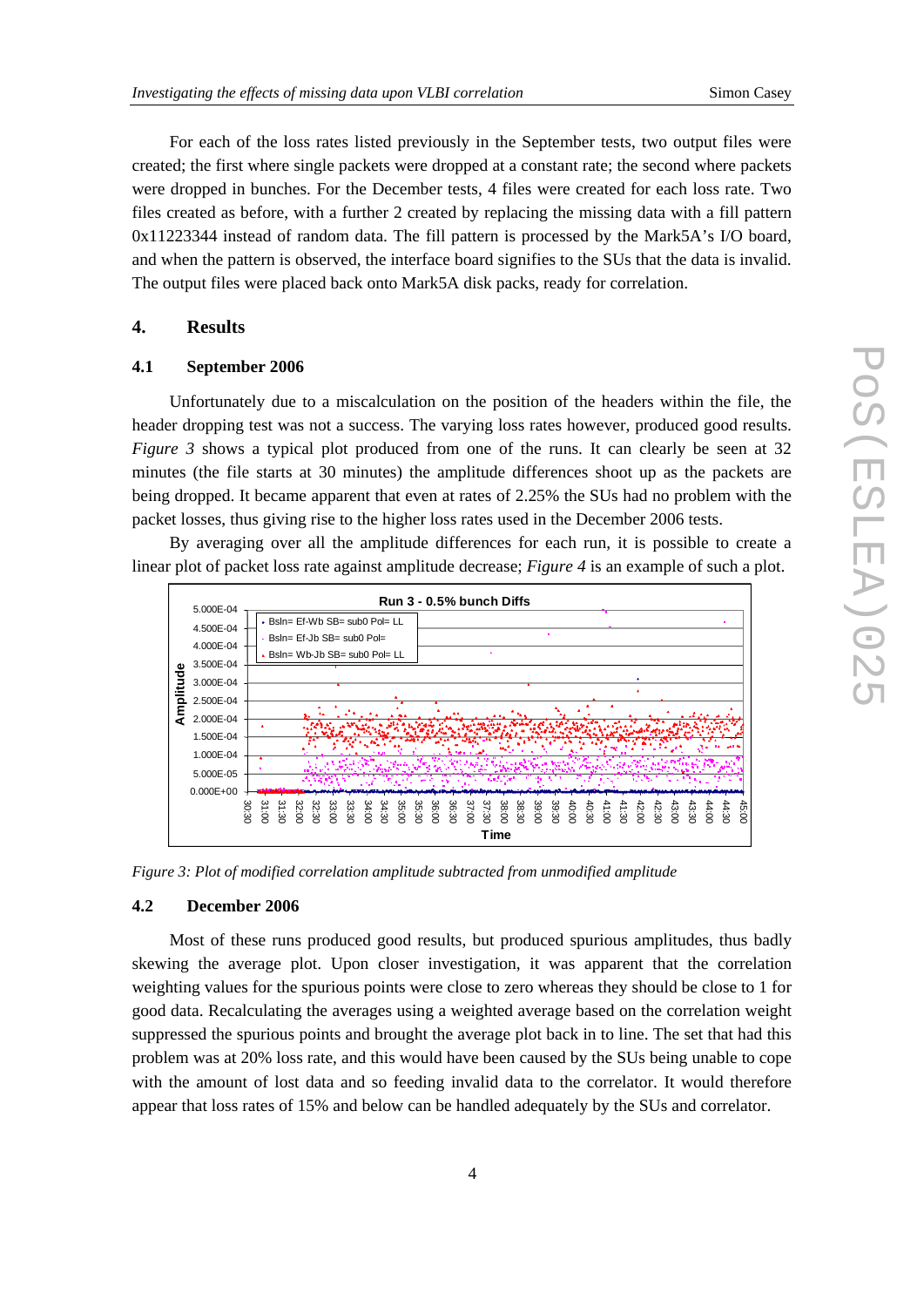



*Figure 4: Amplitude decrease with packet loss for all 4 dropping algorithms, with/without fill pattern, single loss/ bunch loss, Left-Left and Right-Right polarisations averaged together* 

From *figure 4*, it is clear that by replacing missing data with the Fill Pattern instead of random data, the correlator is better able to compensate, the slopes decreasing from 1.5 without



the Fill Pattern to 1.2 with. Losing packets singly or in small bunches appears to have a negligible affect on the amplitude.

Finally, *figure 5* shows how the SUs coped with missing headers. It seems from these results that the SUs can cope with more than 1 consecutive missing header (test 3) but must then find 2 or more correct headers since test 3 failed.

*Figure 5: Results of header dropping tests* 

## **5. Conclusion**

The work presented above shows that the Station Units and correlator are able to cope with packet loss rates of up to 20% without causing a serious effect on the correlated result. If the packet dropping shown here is implemented during a real VLBI transfer, then it should be